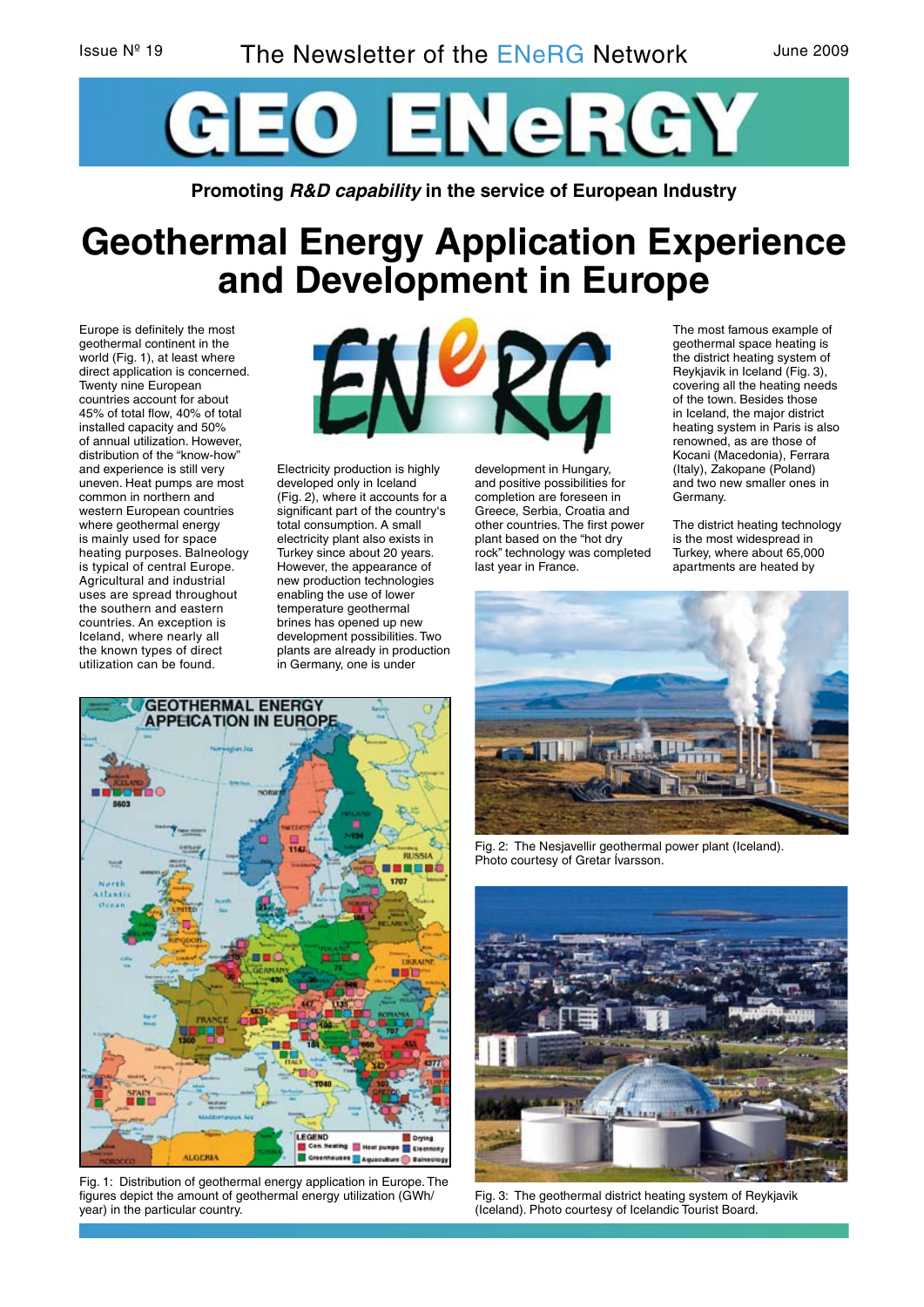geothermal energy. New developments are in progress or expected in Germany, Slovakia and other European countries.

Geothermal energy application in agriculture is mostly related to greenhouse heating. Large complexes exist in Hungary, Macedonia, Iceland and Russia, plus some smaller units in Greece and other Mediterranean countries (Fig. 4). These offer highly competitive substitution of expensive fossil fuels. After 20 years of stagnation, a new process of development is underway in countries such as Romania, Slovakia, Hungary, and Bulgaria. Interesting and successful experience has been gained with the production of algae spirulina (Fig. 5) in Bulgaria and Greece, and in open field heating for growing asparagus in Greece, opening up possibilities for new developments in the agricultural sector.

Successful experiences can also be listed in the industrial sector, such as tomato drying (Fig. 6) in Greece, grain drying in Hungary and Macedonia, wood drying in Poland, and several different uses in Iceland and Romania. The food processing sector is a highly prospective field for development of this type of geothermal energy use.

Fish farming of various species has been successful in ponds



Fig. 4: Geothermally heated greenhouses in Nigrita (Greece)



Fig. 5: Production of algae spirulina in Xanthi (Greece)



Connection in parallel

Manifold inside or at the building

Fig. 7: Geothermal heat pumps (GHP) with vertically and horizontally positioned heat exchangers

heated by geothermal water in France, Hungary, Italy, Serbia, etc. Open market possibilities can be foreseen in most of the Mediterranean and some eastern European countries.

During the past two decades, geothermal heat pumps (GHP) are the type of direct geothermal energy use with the highest rate of development, particularly in northern and central European countries, mainly because they offer independence even for smallscale users. The different types of heat exchangers (Fig. 7) mean that they can be adapted to local conditions.

Last but not least, the oldest type of geothermal use - balneology, has seen a comeback through the introduction of recreational and tourist facilities in addition to the classical healing ones (Fig. 8).

The experiences listed do not represent all the possibilities for useful geothermal application in the various sectors, but they do illustrate that a very prospective energy source is in question, which can play an important role in energy balances of many European countries. particularly for the part of heat consumption. It is, therefore, strange that only a minor part of the resource available is actually put to use.

The reasons for the limited and slow development can be attributed to the complex character of the geothermal energy source and associated exploitation technologies, the



Fig. 8: The famous Gellért Spa in Budapest (Hungary). Photo courtesy of www.budapestinfo.hu.

high investment costs in source identification, completion and development, the site-specific character and the absence of proper treatment in most European countries. Iceland is probably the only country that understands just how important this energy source is, and where its development is supported by all the necessary legal, organizational and financial measures. The positive results of such politics are obvious.

Considering the recent development of fossil fuel prices at world level and the high European dependence on import, and based on the consequences of the first energy crisis of the 1970s (when the real wider development of geothermal energy use began), it is possible to expect a more rapid development in the future, together with the other renewable energy sources. This time, it will also be supported by environmental requirements, conditioned by strict European legislative and concrete obligations for each of the EC members. The first positive signs can be seen in Germany. Hungary, Austria, Romania and France and it looks like this trend will be followed in Croatia, Slovenia and Italy.

Appearance of the new geothermal district heating systems with cogeneration (common production of power and heat) in central European regions will have a highly positive influence on the development process in general. These systems will illustrate possibilities of overcoming the main part of present constraints by offering users the option of switching "on/off" supply (and thus payment), depending on the quantity of heat or power needed. Furthermore, a high increase in food prices should underline proven advantages of geothermal energy use in Mediterranean and southern and eastern European countries and, with this, better possibilities for the development of uses in industry, particularly in the food processing sector.

Success and intensification of development depends crucially on the intensification of the dissemination of information for positive experiences and possibilities in order to be understood and accepted by decision makers and relevant stakeholders. Also important is the development of international collaboration, in order to enable dissemination of experience and make available new "knowhow" to other countries lacking in this domain.

> Kiril Popovski & George Hatziyannis



Fig. 6: Drying tomatoes with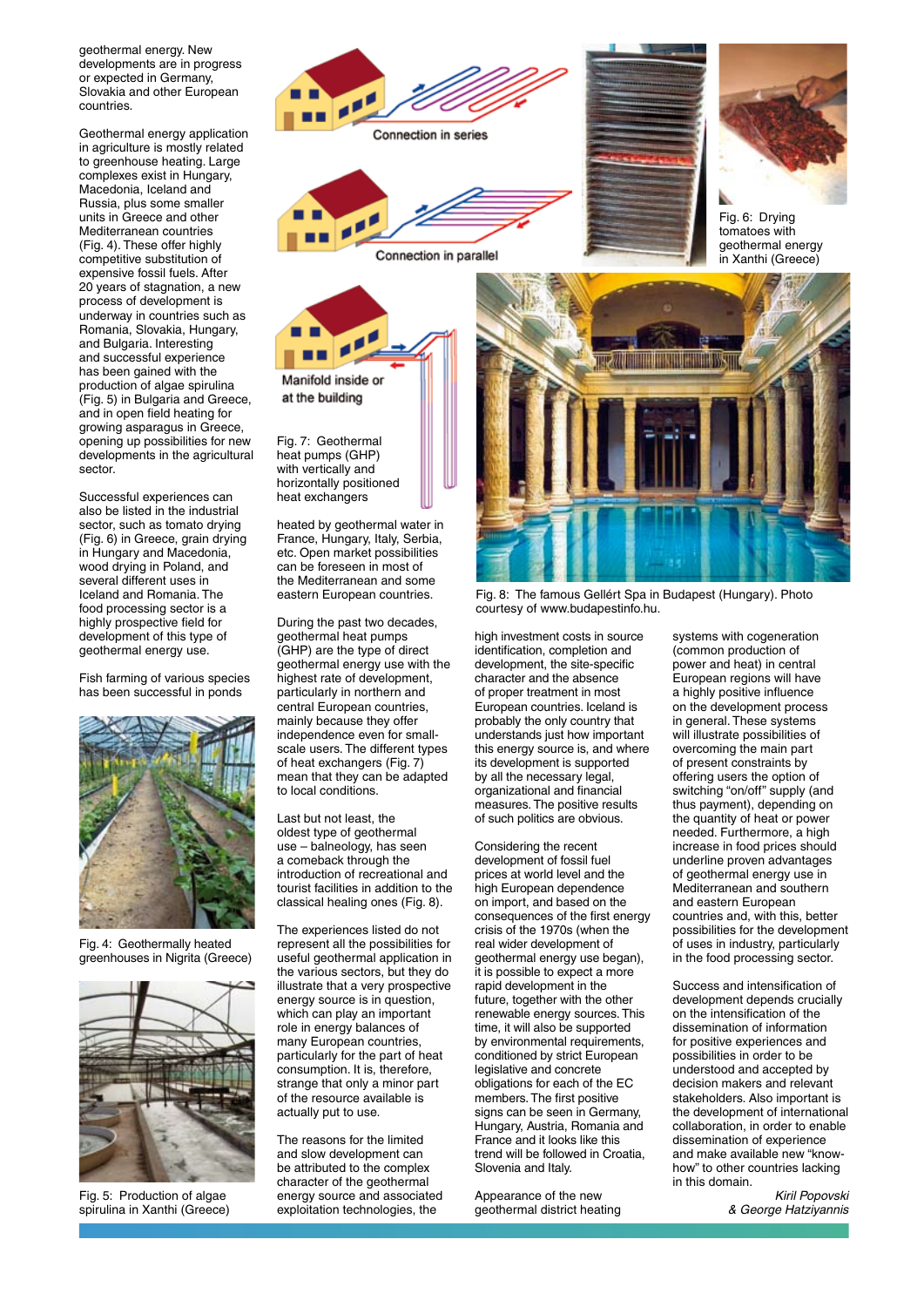# **ENeRG Sponsored EEF Lunch Debate on Geo-Energy**

ENeRG sponsored a Lunch Debate entitled "R&D opportunities in geo-energy and CCS" organized by the European Energy Forum on 25 March at the European Parliament in Strasbourg. The opening speech was imparted by Mr. Roberto Martínez, president of ENeRG, which was also represented by Mr. Sergio Persoglia and Dr. Alla Shogenova. Proposed issues for the debate described in the opening speech included:

- Research in geo-energy after the new EU strategy on 20-20-20
- Hydrocarbon systems and security of supply

• Clean coal as a valuable energy source

- Geothermal energy, a hot topic in many European countries
- Geological storage of CO.
- Research and technological development to fight the crisis in sectors supporting tens of thousands of employees in Europe.

In all, 24 people attended the debate, including 15 Members of the European Parliament and representatives of European industry. Interest of the MEPs was mainly focused on CCS but some questions on other issues were also answered by ENeRG representatives.



ENeRG newsletter issues were distributed to attendees and were highly appreciated. As a result, ENeRG has been promoted as an actor in the European Parliament energy

scene and has been invited to participate in future debates and to come back to EEF in the future.

Roberto Martínez Orío

# **How to Capitalize on the Heat beneath Your Feet**

# **FORSED** Investor's Guide<br>Jeothermal Energy

## **The Investor's Guide to Geothermal Energy**

Forseo's publication "The Investor's Guide to Geothermal Energy" provides comprehensive and market-driven insight into all important aspects of geothermal business and project development. It serves as a practical reference tool for the financial community, for stakeholders from the industry, and for those ready to enter the geothermal energy market. Many experts share

their experience to make this publication the first of its kind.

Investors' interest in geothermal technology is finally catching on and the number of those recognising the huge geothermal potential to be tapped is ever increasing. Some recent developments have triggered this new interest.

The Investor's Guide to Geothermal Energy introduces the most important aspects, challenges and solutions of geothermal business and development.

The International Geothermal Association (IGA), the European Geothermal Energy Council (EGEC) and UNEP's Sustainable Energy Finance Initiative (SEFI) have endorsed the publication.

Volker Krauth, forseo GmbH info@forseo.de

## **CO2 GeoNet Open Forum, 18–20 March 2009: a Major International Event**

CO<sub>2</sub>GeoNet – Europe's Network of Excellence on the geological storage of  $CO_2^-$  held its fourth and final Open Forum under the FP6 EC contract in Venice on 18-20 March 2009. The objective was to present highlights from five years of research and development carried out by hundreds of scientists and to interact with stakeholders on the future needs to be addressed by science.

This Open Forum was a major international event with an audience of policymakers, public authorities, industry executives, regulators, academia, NGOs, EC

representatives, engineers and scientists. Some 150 participants attended from 24 countries across Europe, Australia, Canada, Iran, Japan and the USA.

Stakeholders were given the opportunity to:

- share the highlights from five years of collaborative research, carried out by hundreds of scientists from the 13 CO<sub>2</sub>GeoNet member institutes, focusing on four topical questions: 1. What have we learnt about
- the behaviour of the storage complex?
- 2. Enhanced hydrocarbon recovery: is it still an option

for  $CO<sub>2</sub>$  storage? 3. Can we detect and quantify CO<sub>2</sub> leakage at ground surface and sea bottom? 4. What if  $CO<sub>2</sub>$  reaches the surface?

- hear concrete examples of international developments on  $CO<sub>2</sub>$  storage from invited highlevel speakers
- discuss and help shape the future plans for the CO<sub>2</sub>GeoNet Association, now an established scientific association under French law, concentrating on CO<sub>2</sub> GeoNet's four areas of activity: training and capacity building, scientific advice, research, information and communication.

The most successful result of this EC-founded Network of Excellence is the transformation of CO<sub>2</sub>GeoNet into a legal entity. CO<sub>2</sub>GeoNet has become the European scientific authority on the geological storage of CO<sub>2</sub>, needed to accelerate the deployment of and build confidence in CO<sub>2</sub> storage.

Venice presentations are available for downloading at: www.co2geonet.eu.

Isabelle Czernichowski-Lauriol



**ENeRG website:** <http://www.energnet.eu> is maintained by the Institute of Geology at Tallinn University of Technology, Estonia. Contact person: Dr. Alla Shogenova <alla@gi.ee>

#### **ENeRG Newsletter – GEO ENeRGY**

The Newsletter is published by the Czech Geological Survey (CGS), Prague, Czech Republic. Editor: Dr. Vít Hladík <hladik@gfb.cz> Layout: Hana Převrátilová Computer typesetting: Petr Maděra Language review: Rowena Stead (BRGM)

**ENeRG - European Network for Research in Geo-Energy** – is an informal contact network open to all European organisations with a primary mission and objective to conduct basic and applied research and technological activities related to the exploration and production of energy sources derived from the Earth's crust.

**ENeRG president** for 2009 is Dr. Roberto Martínez Orío from the Geological Survey of Spain (IGME). Contact: ro.martinez@igme.es

**ENeRG secretariat** is run by the Faculty of Mining, Geology and Petroleum Engineering, University of Zagreb, Croatia. Contact person: Zeljka Kurelec <zeljka.kurelec@rgn.hr>